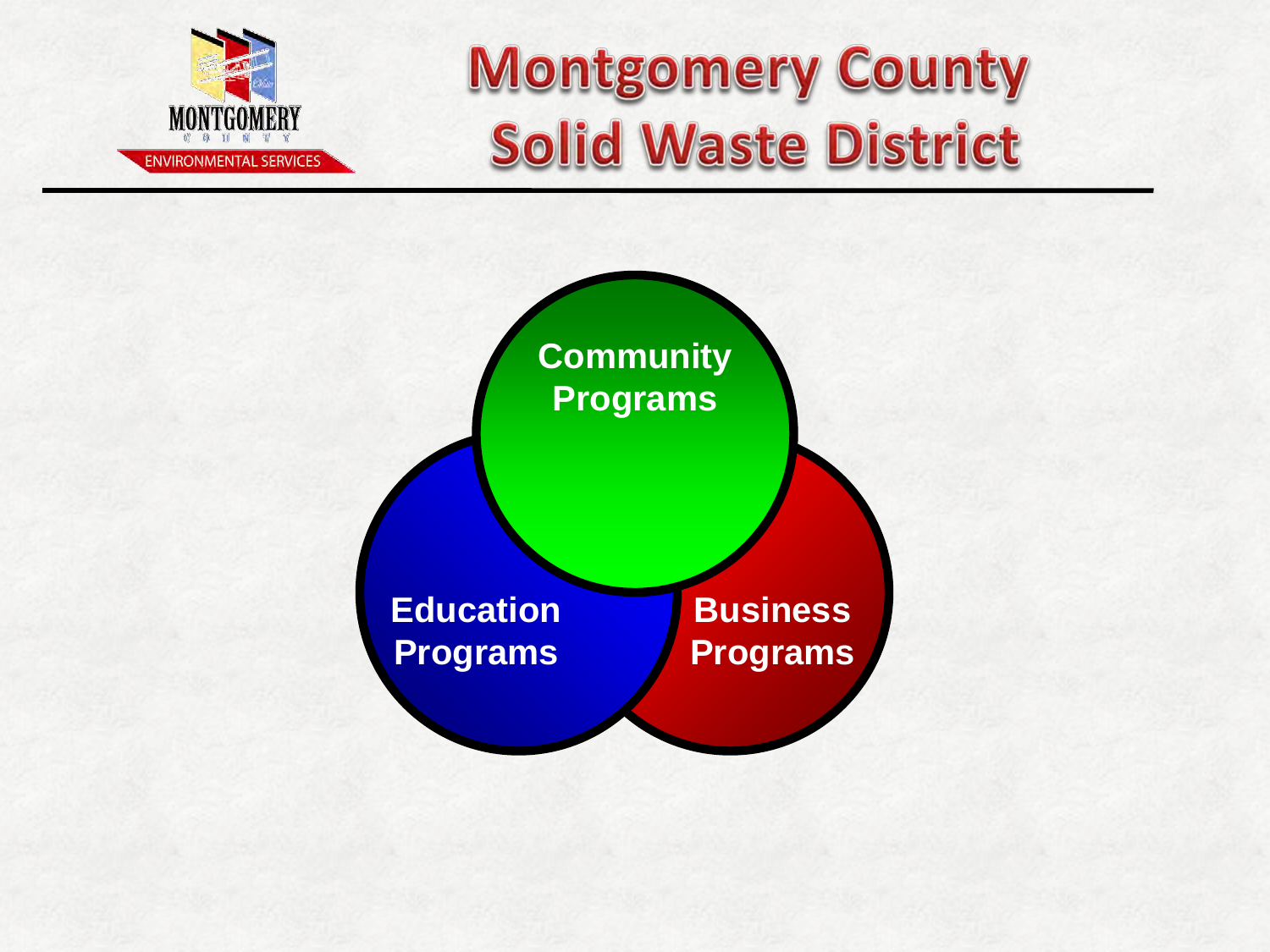#### **28 District Members**

- •**1956 the Garbage & Disposal District was formed to control open dumping & burning**
- •**1970 incineration in Montgomery County began**
- •**1997 incineration suspended**
- •**Currently transfer & haul method is used at Montgomery County waste transfer station**

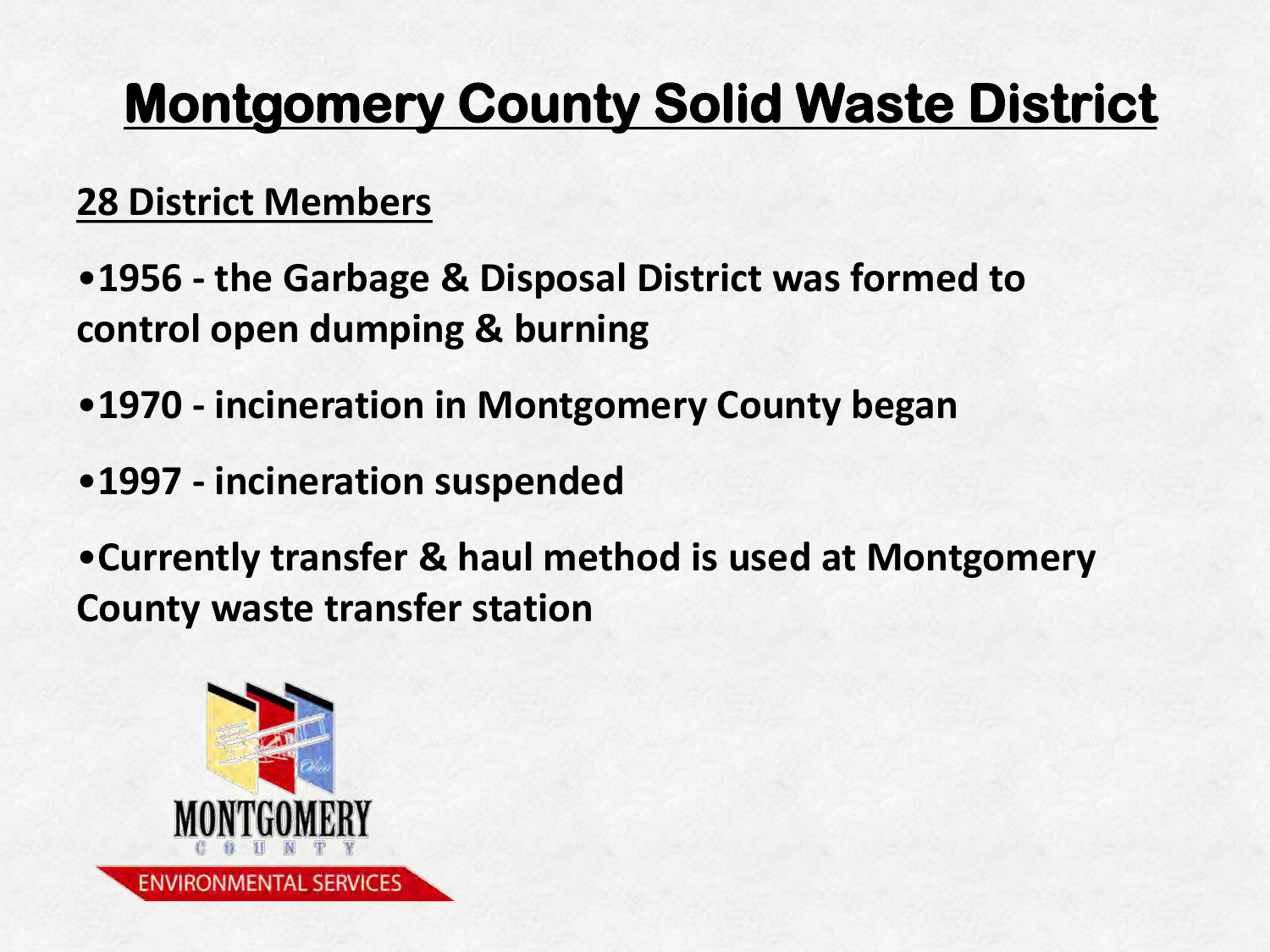#### **Waste Disposal Operation**



**M-F 6:00 AM – 8:00 PM Sat 8:00 AM – 3:00 PM Montgomery County Solid Waste District Transfer and Recycling Facility 1001 Encrete Ln Moraine, OH**

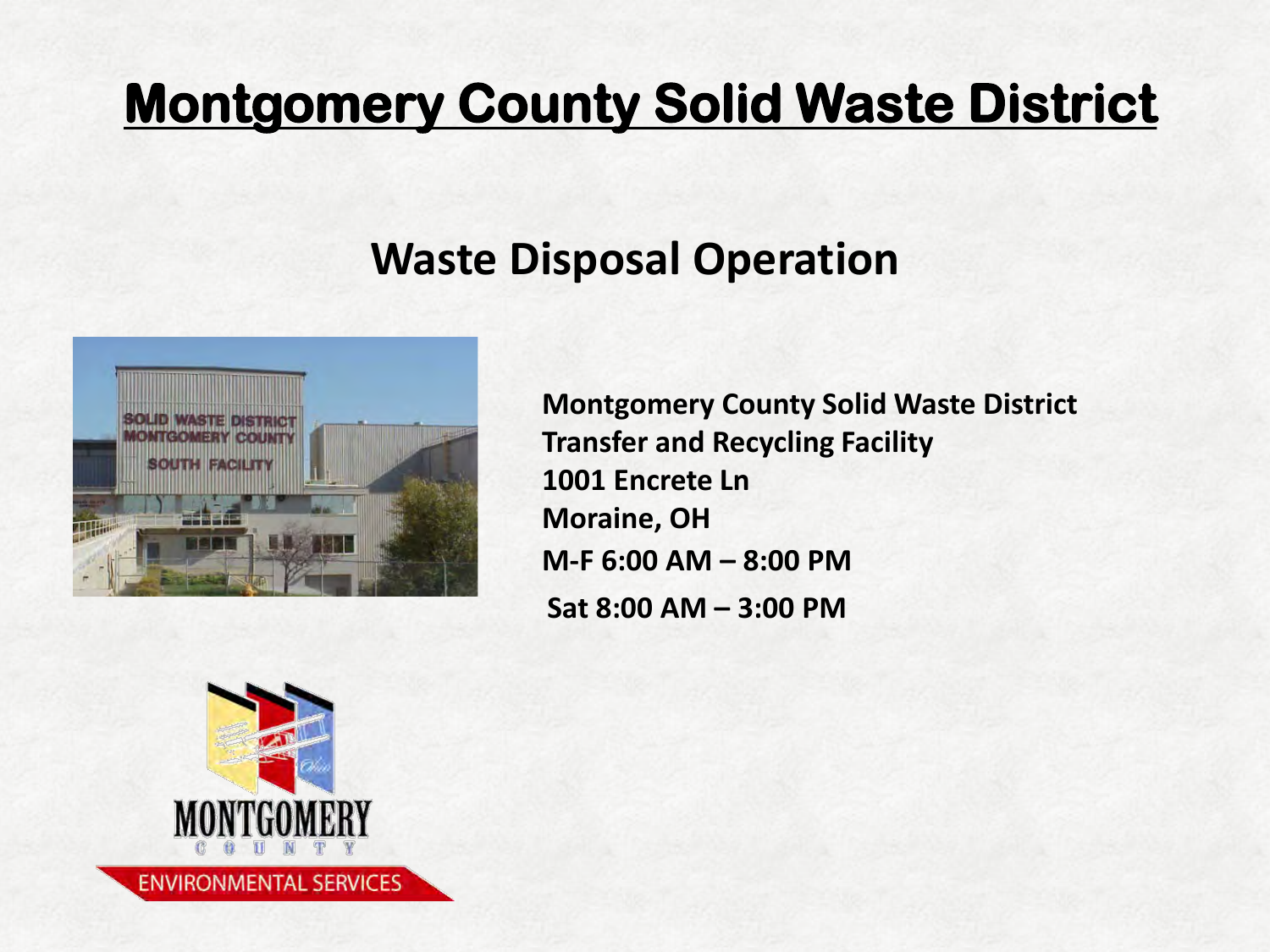#### **Waste Disposal Operation**



**571,615 tons of waste received in 2017 from approx. 538,000 county residents**

**5.82 pounds each day per person**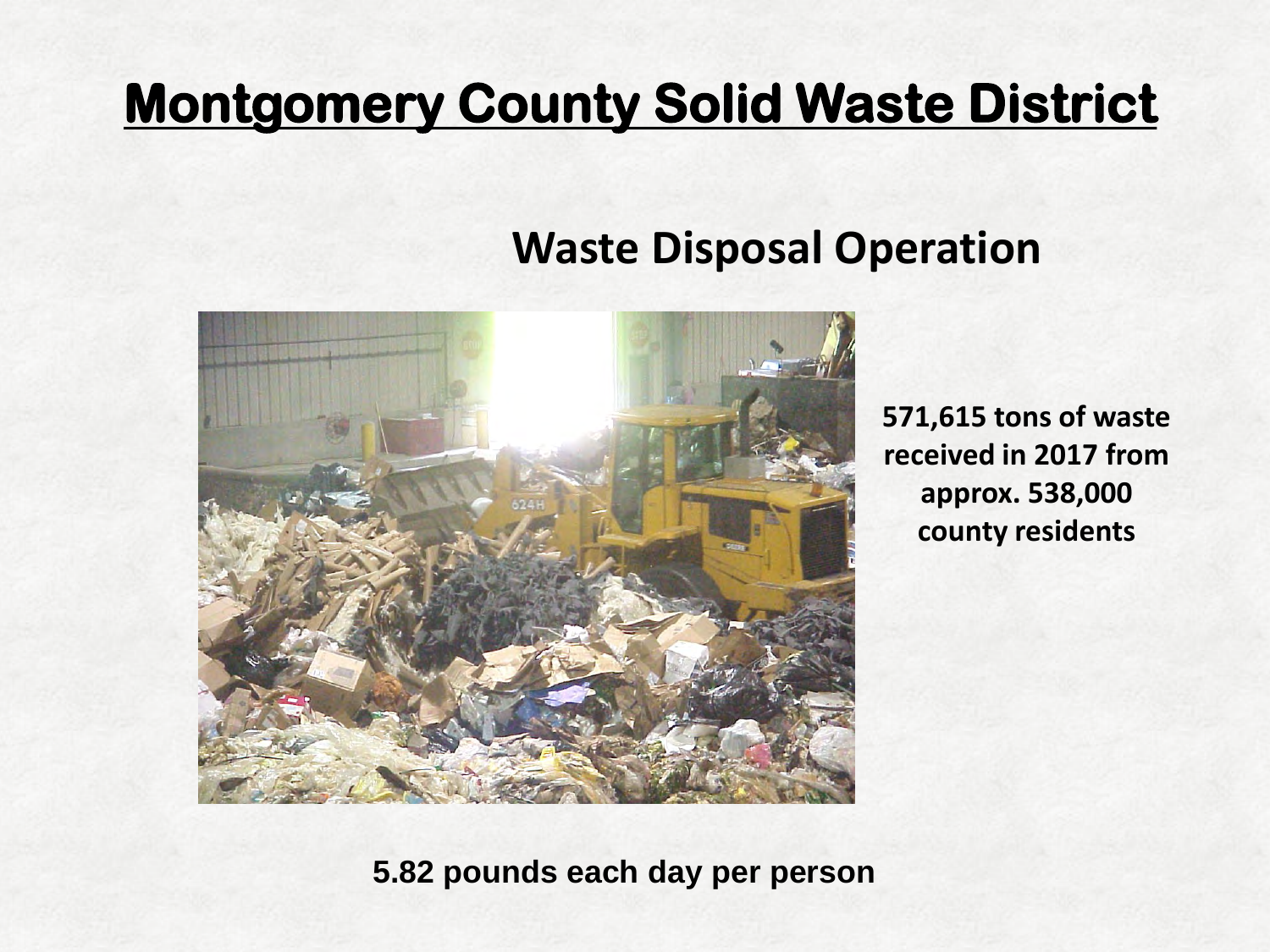*Our mission is to improve the quality of our environment by assisting the citizens, schools, and businesses of Montgomery County in managing their solid waste*

- **Reduce, Reuse, Recycle**
- **Decrease amount of wastes disposed in landfill**
- **Decrease dependence on limited natural resources in manufacture of goods**

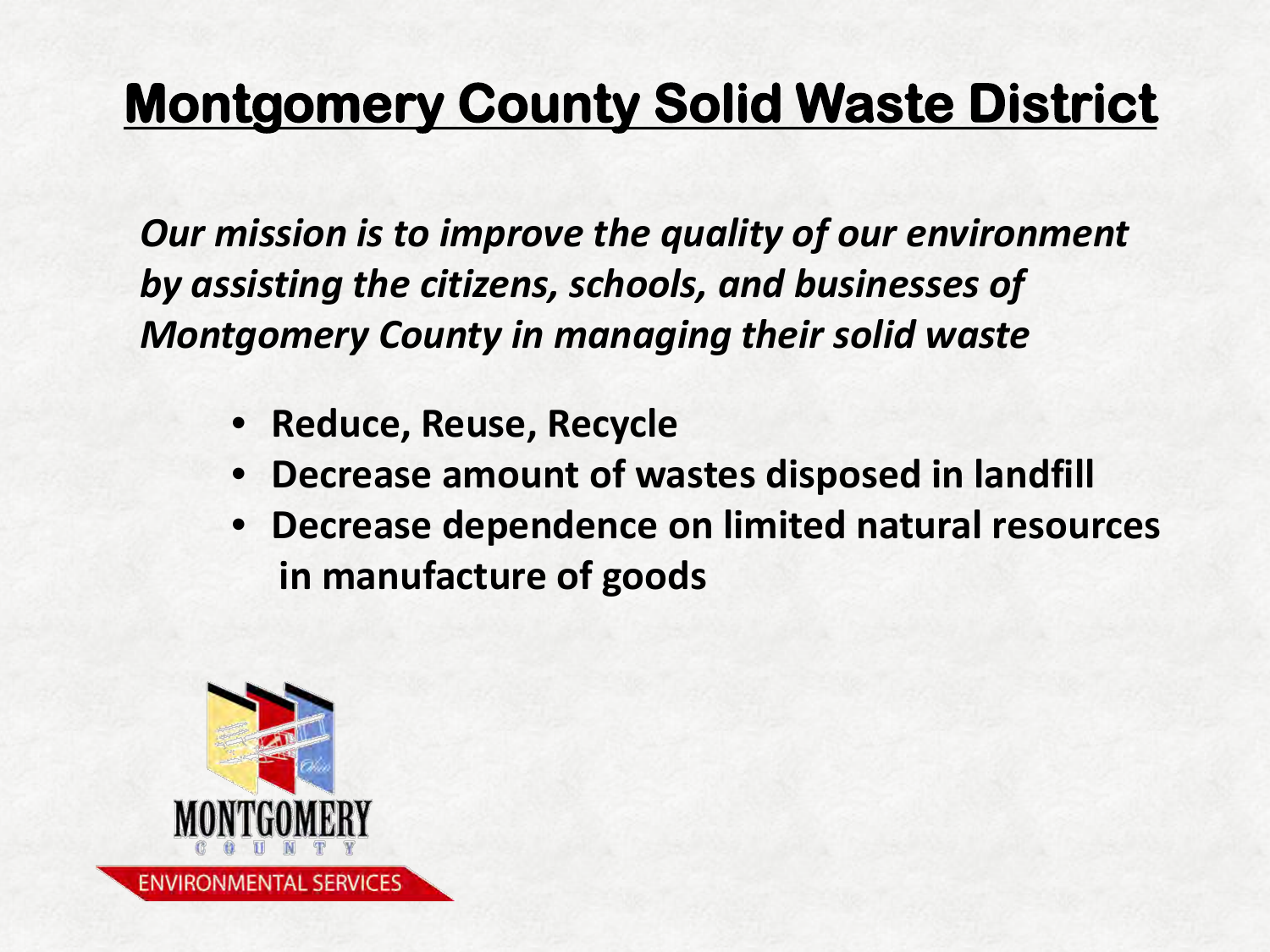#### **What's In Our Trash?**

**2015 Waste Composition Study**

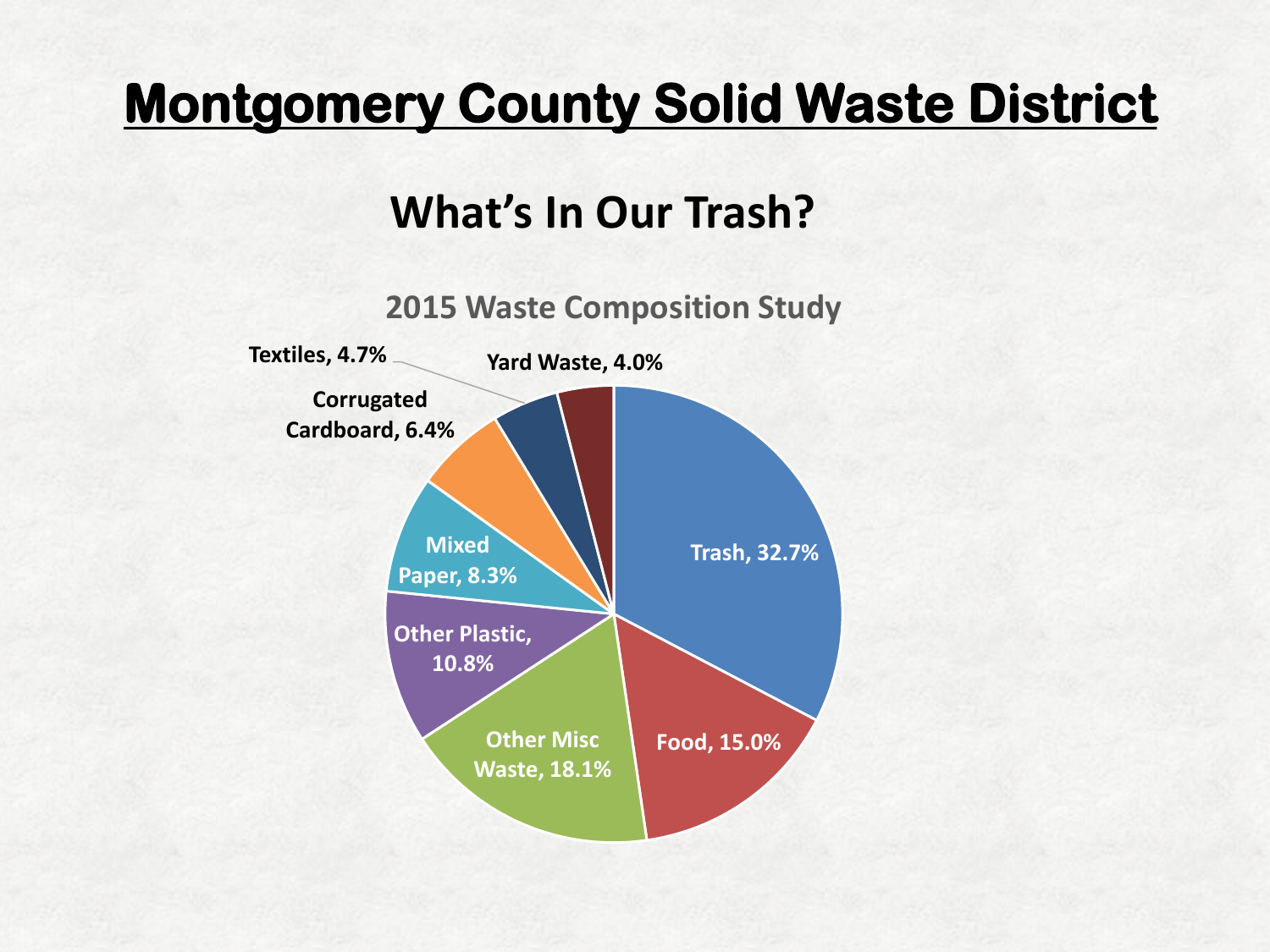#### *Reuse and Recycling*

• **MCMRF – Montgomery County Material Reuse Facility**





• **Residential Recycling – Electronics, Household Hazardous Waste, Oil and Antifreeze, Yard Waste, Appliances, Scrap Tires** 





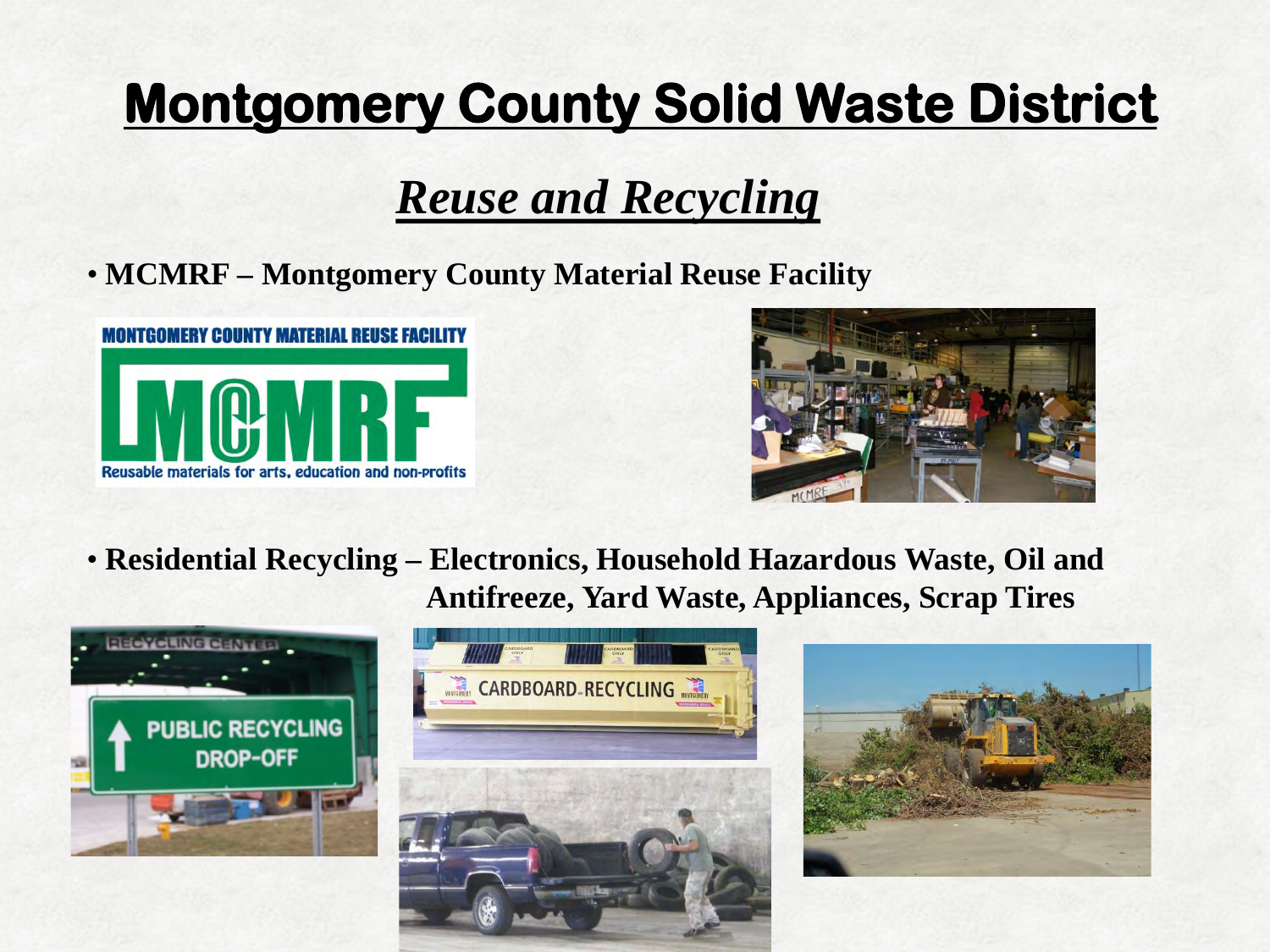#### *Education and Outreach*

- **Tours**
- • **Presentations**
- **Community Events**
- **School Programs**







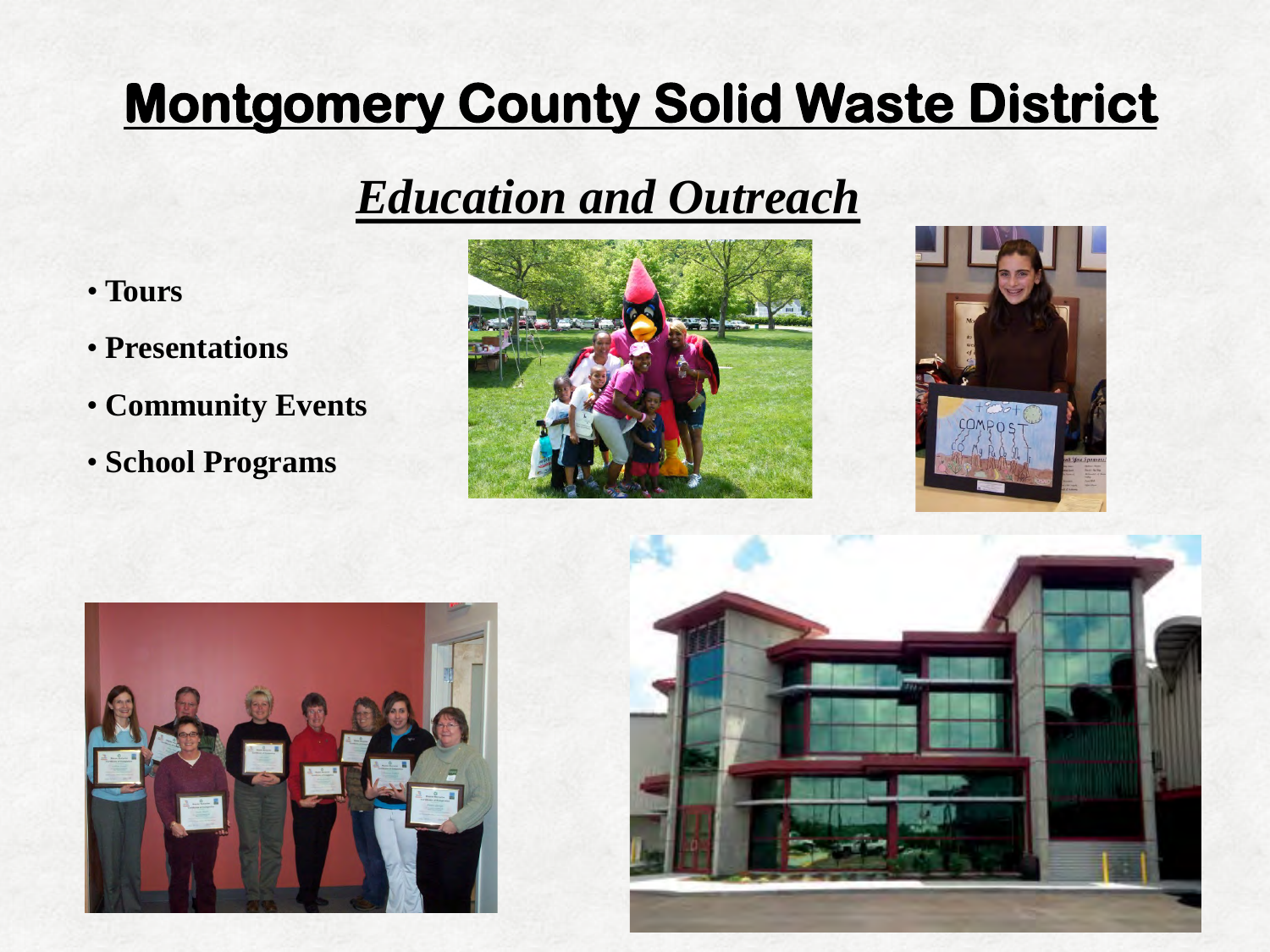#### *Business Services*

- **Waste Assessments**
- **Small Business Electronics Recycling**
- **Recycling Incentive Grant Programs**



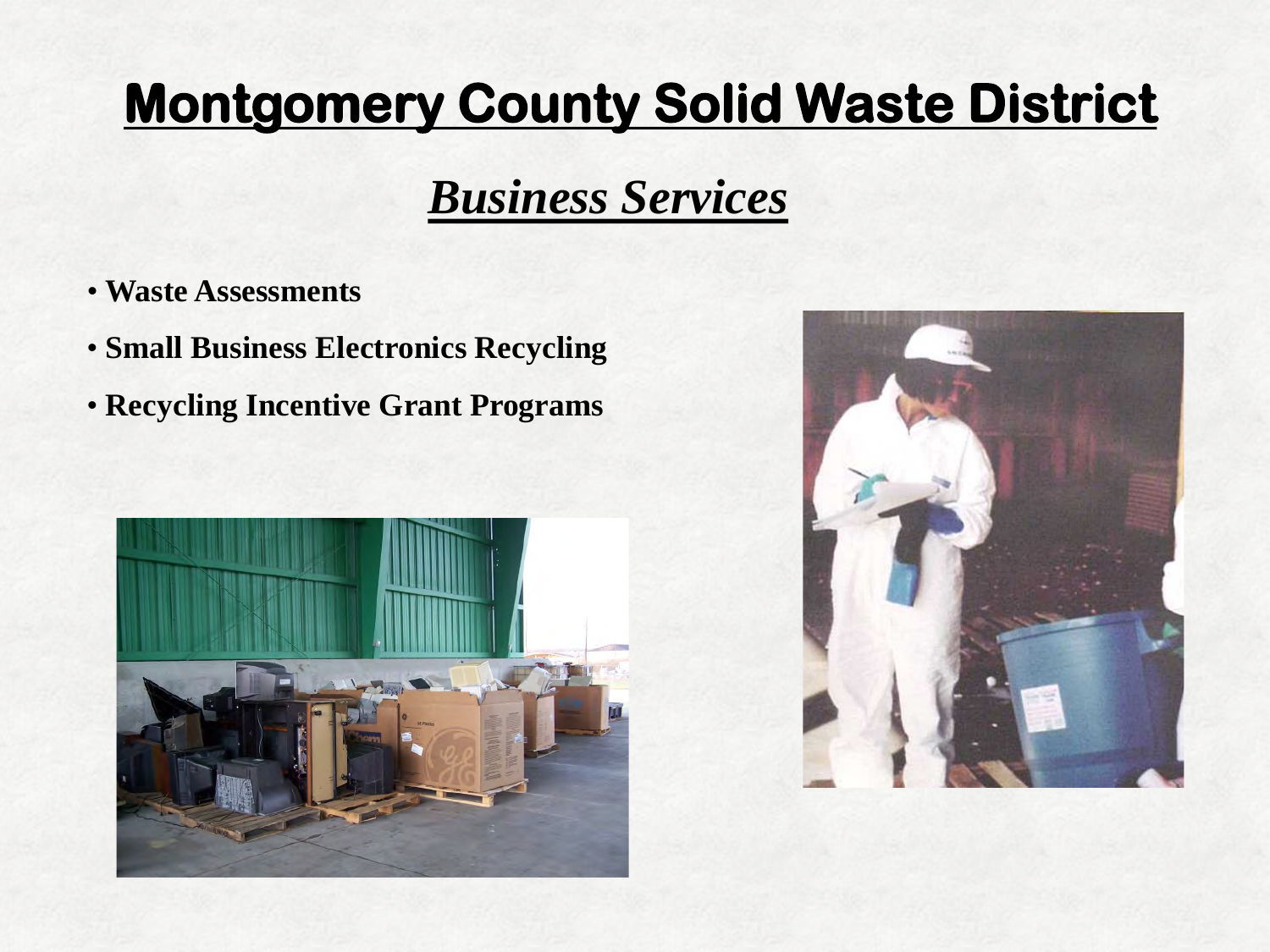#### **Support Community Programs**

- **Curbside Recycling Programs**
- **Municipal Yard Waste Programs**
- **Donation/Reuse Facilities**
- **Reference and Resource Guide**